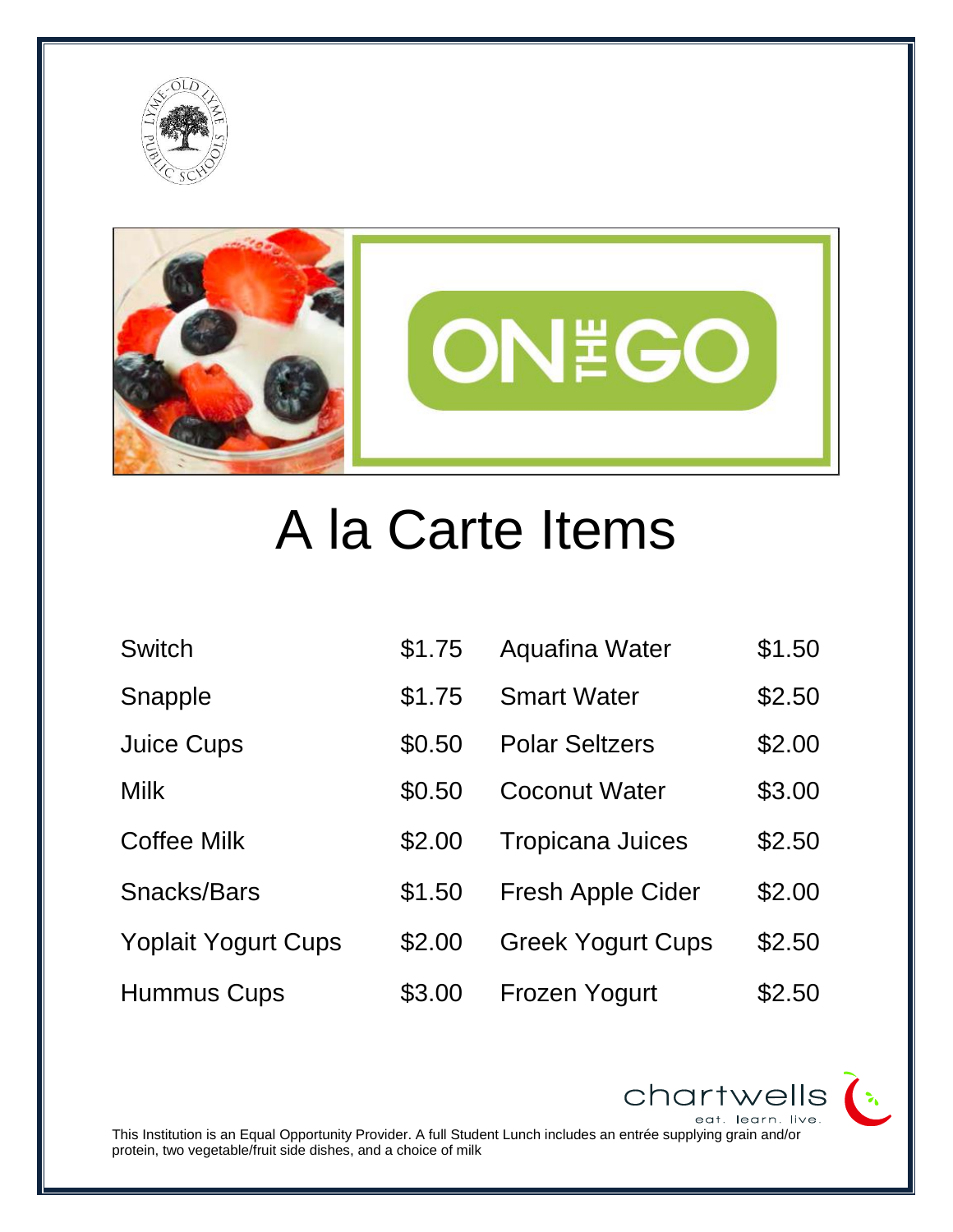



## **Boar's Head Sandwiches Made to Order**<br>Fresh Oven Gold Turkey<br>Baked Mapl

50

DELI

Buffalo Chicken **Provolone** Cheese Swiss Cheese Sliced Tomatoes Assorted Vegetables & **Toppings** Banana Peppers Bacon

Baked Maple Honey Ham American Cheese Green Leaf Lettuce Tuna Salad Black Olives Jalapeno Peppers Pepperoni

**Pricing** Cash – Full Paid \$4.25 Reduced Paid \$0.40 Free to those who qualify Adult Price \$5.50

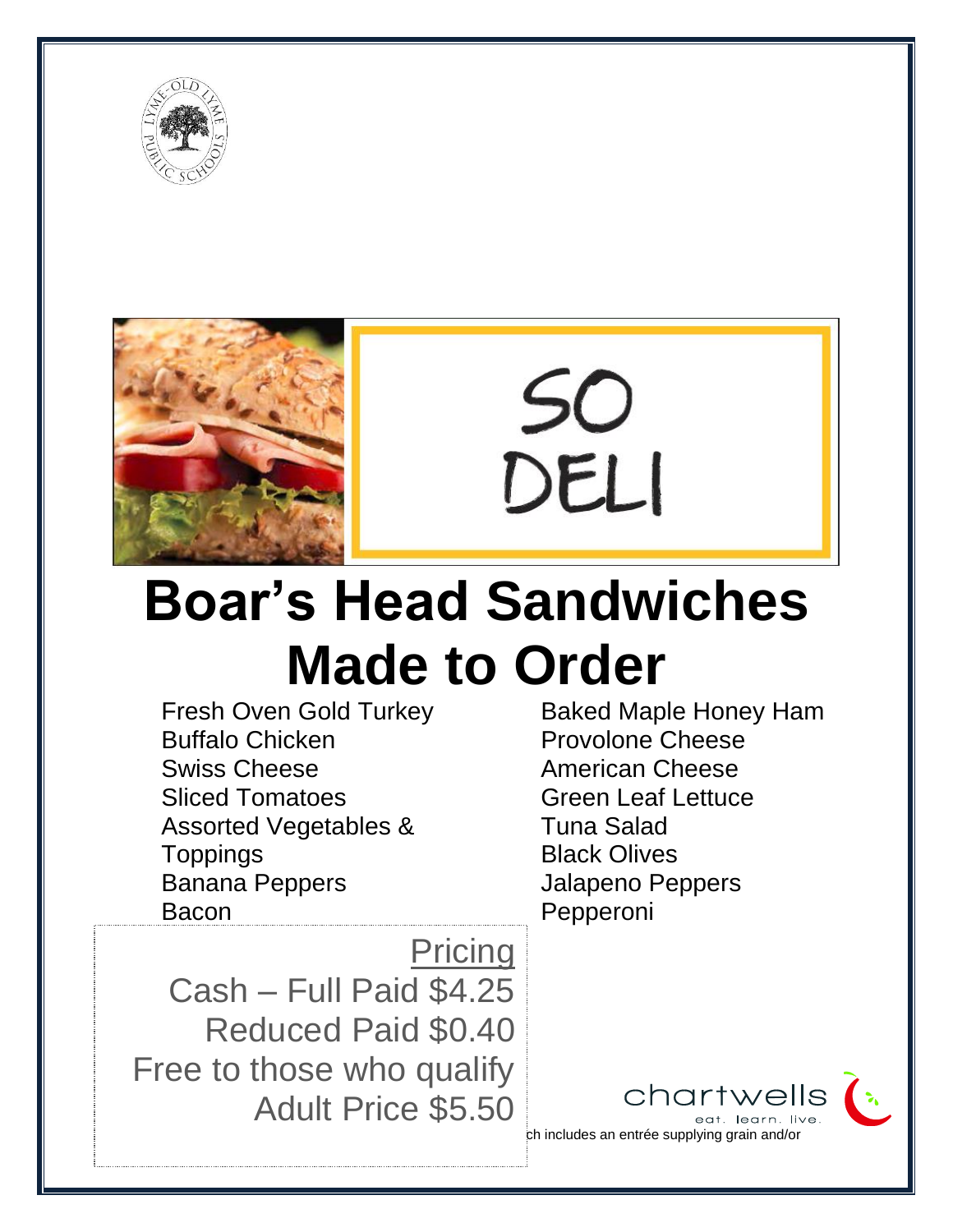



## Freshly Made Sandwiches  $8<sub>k</sub>$ Gourmet Salads

#### *Make Your Own Salad*: Pick up a Container of Greens, Add Boar's Head Meats and Cheese from the Deli, Add Toppings from the Salad Bar

**Pricing** 

Adult Price \$4.75 Cash – Full Paid \$3.50 Reduced Paid \$0.40 Free to those who qualify

chartwells

int Lunch includes an entrée supplying grain and/or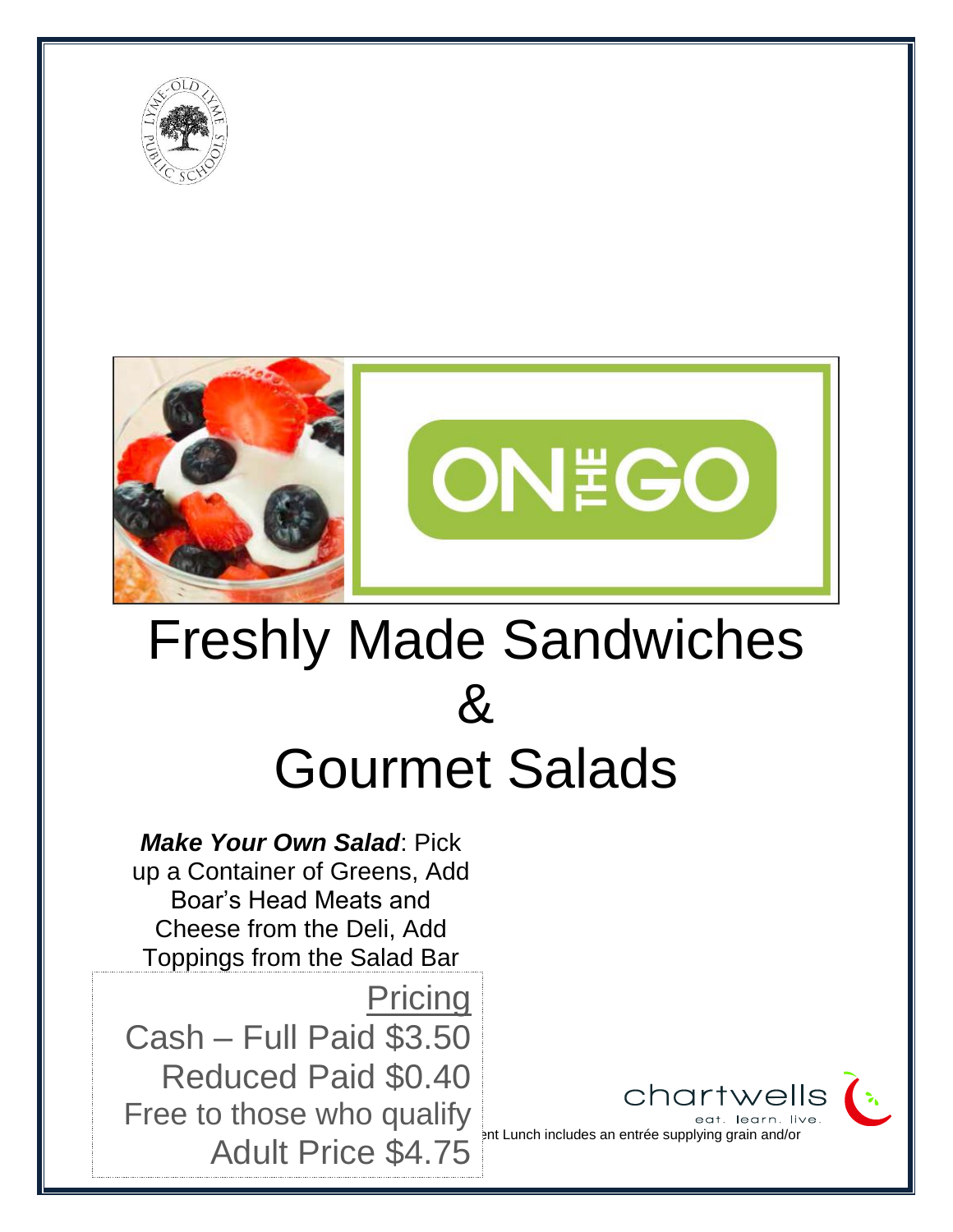



## Freshly Made Hot Sandwiches

Mozzarella and Pepperoni Panini

Adult Price \$4.75 chincludes an entrée supplying grain and/or **Pricing** Cash – Full Paid \$3.50 Reduced Paid \$0.40 Free to those who qualify

chartwells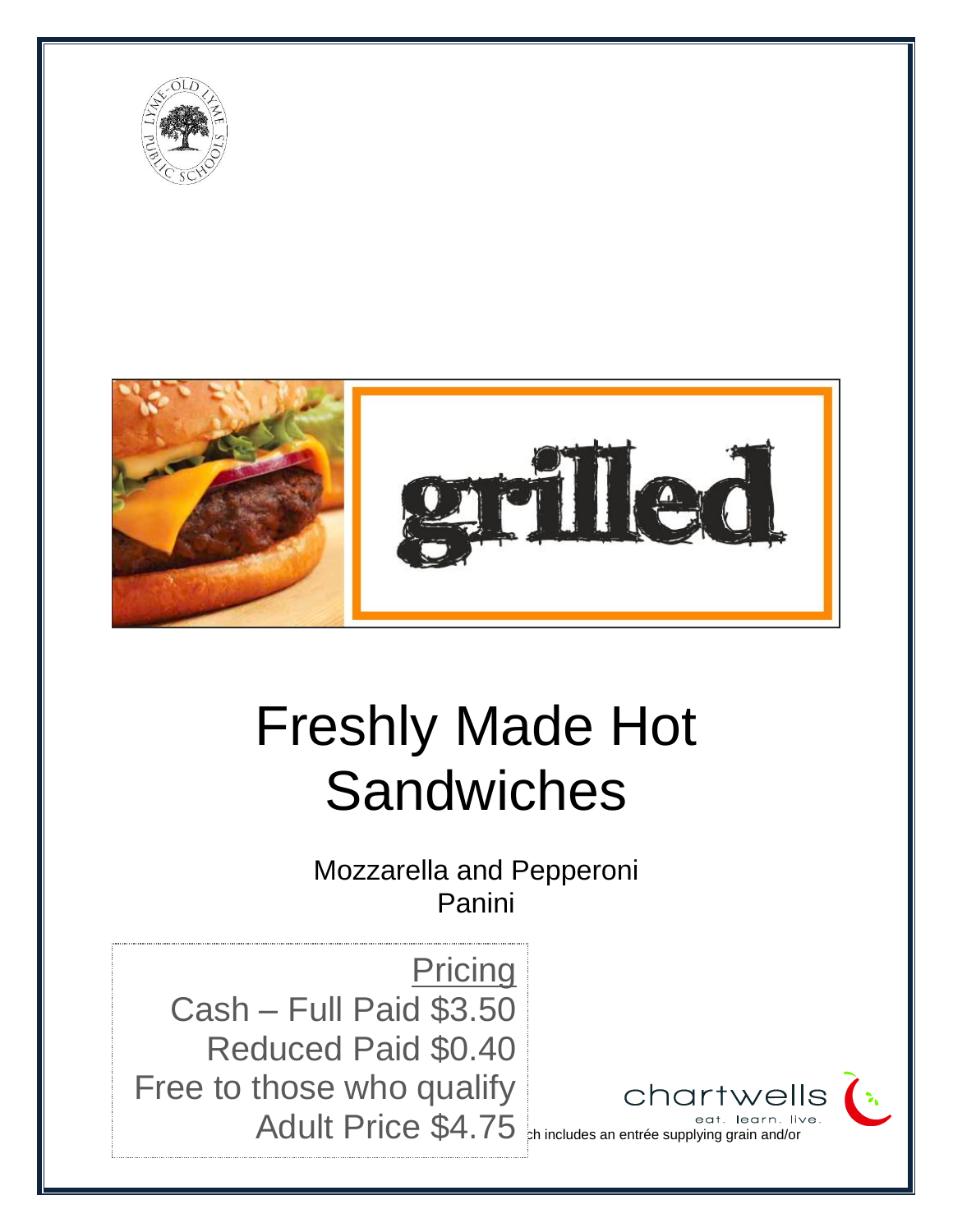



# create

Chef Inspirations *Warm Chicken Caesar Salad Bar* Spicy Chicken over Romaine Lettuce With Creamy Caesar Dressing Whole Grain Herb Breadstick

 $\frac{2}{1}$ Pricing Cash – Full Paid \$4.25 Reduced Paid \$0.40 Free to those who qualify Adult Price \$5.50



This Institution is an Equal Opportunity Provider. A full Student Lunch includes an entrée supplying grain and/or protein, two vegetable/fruit side dishes, and a choice of milk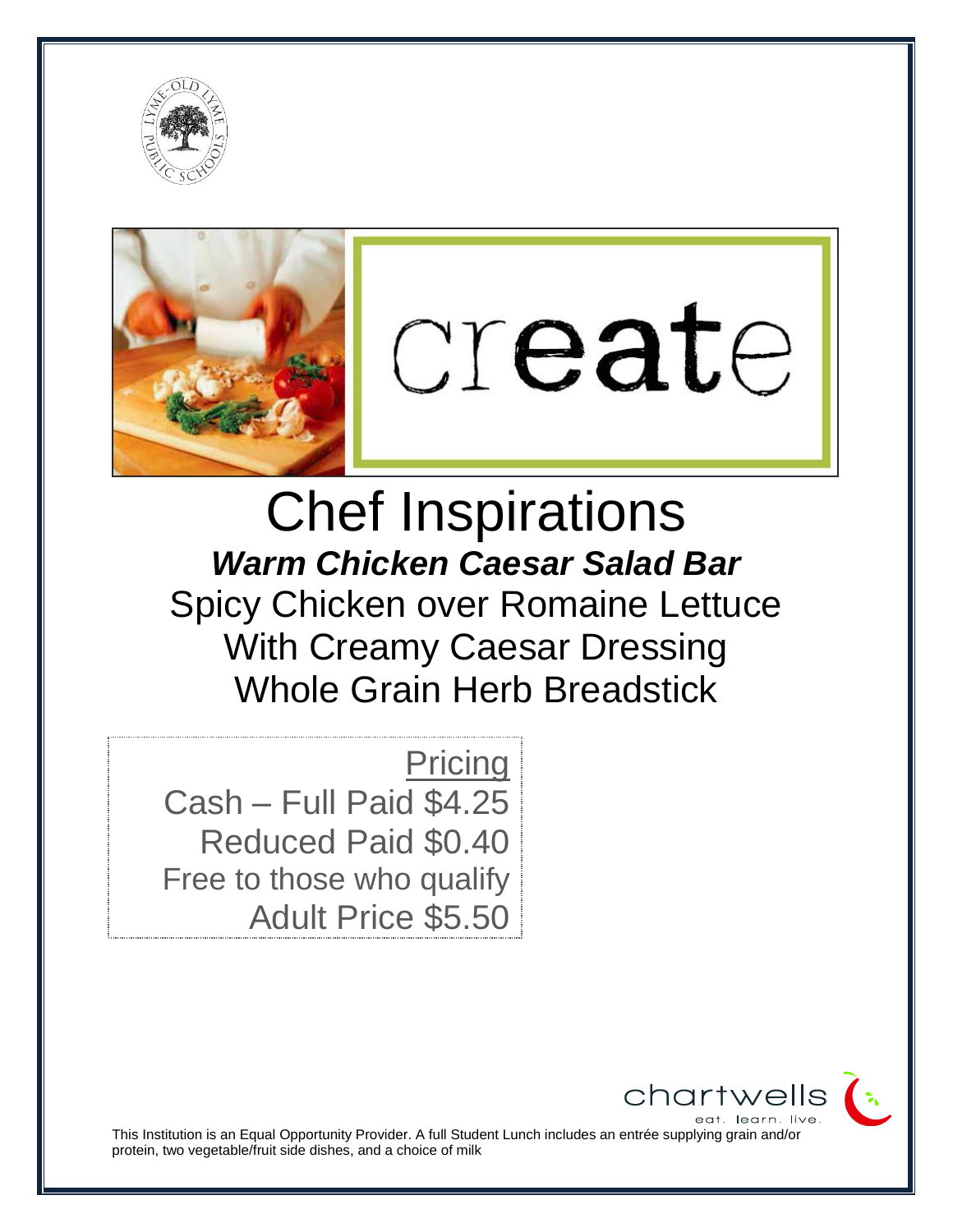



### Freshly Made Hamburgers & Chicken Sandwiches

Chicken Patty Cheeseburger

**Pricing** Cash – Full Paid \$3.50 Reduced Paid \$0.40 Free to those who qualify Adult Price \$4.75

chartwells

This Institution is an Equal Opportunity Provider. A full Student Lunch includes an entrée supplying grain and/or protein, two vegetable/fruit side dishes, and a choice of milk